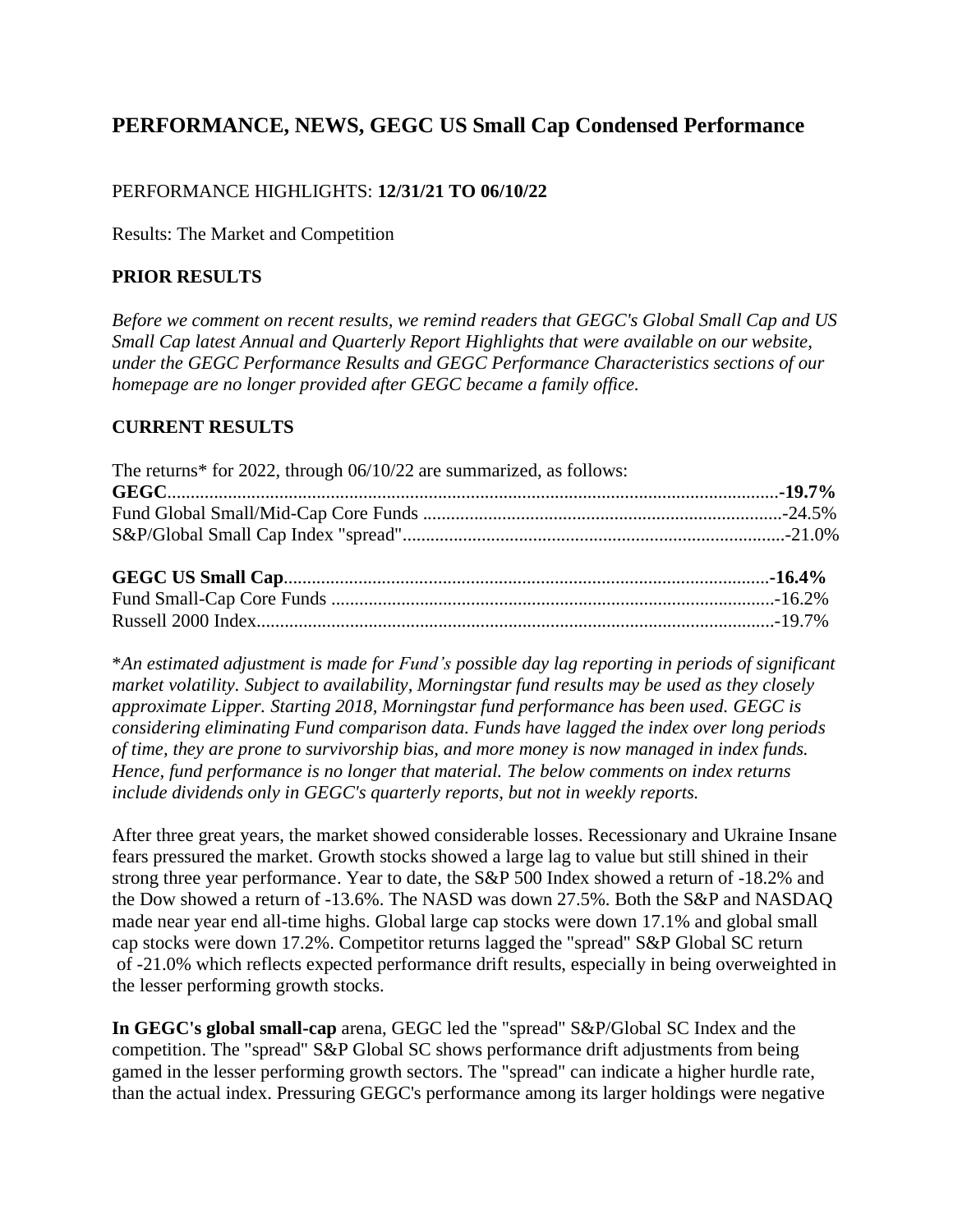returns in an Italian pharma and a US homebuilder. Helping to offset this weak performance were good positive returns from a US financial service company and a US defense firm. Purchases were made in defense, retail, and bank stocks. Profits were taken this year in an infrastructure software firm and a defense firm.

**GEGC US small cap** led the Russell 2000 Index but lagged the competition. Pressuring performance were negative returns in a retailer and an engineering firm. Helping to offset this weak performance were positive returns in a transportation firm and a defense stock. Purchases were made in defense, retail, and bank stocks. Profits were taken this year in an infrastructure software firm and a defense firm.

Actual portfolio holdings are sent to leading consultants or are available upon request to responsible parties.

#### **Prior History**

The stock market has had two major bubbles that peaked with high p/e ratios since 1999. Valuations became attractive again in early 2009 and since then the market has rebounded to highs in some indices. GEGC was fortunate in its asset placements. For example, **during 2007 and for the first three quarters of 2008, GEGC rejected all inflows into the fund. Clients following GEGC's advice were not impacted by the market collapse since its peak in late 2007, as no placement in equites therefore existed, as compared to cash.** Placements were again encouraged when the market bottomed in early 2009. Equity holdings in the funds were very small in dollar terms. Because there is no agency conflict in GEGC, the safeguards for the portfolio manager transferred to fund flows. As the bull market developed, GEGC cashed in good profits to diversify wealth portfolios with real estate, high quality diamonds, and starting in 2014, more commodities, such as agriculture.

To GEGC's credit, it provides a weekly valuation of its holdings and thus gives an indication of the attractiveness of its stock portfolio.

#### **Unit Values**

**GEGC's Global Small-Cap** stock fund's unit value as of 06/10/22 was \$90.07 down 22.0% from its prior record high of \$115.46 set on 11/12/21. **US Small Cap's** unit value was \$38.81 down 17.9% from its prior record high of \$47.30 set on 11/12/21.

#### **Fixed Income**

On a dollar basis, we had been pleased with the record of our fixed income venture with Tricon in exotic emerging markets trade debt. Tricon is in the process of an asset raise. The fund has shown attractive risk-adjusted excess returns, especially as investors seek higher short-term interest yields. This fund has its own reports. GEGC advised this fund on a consulting basis.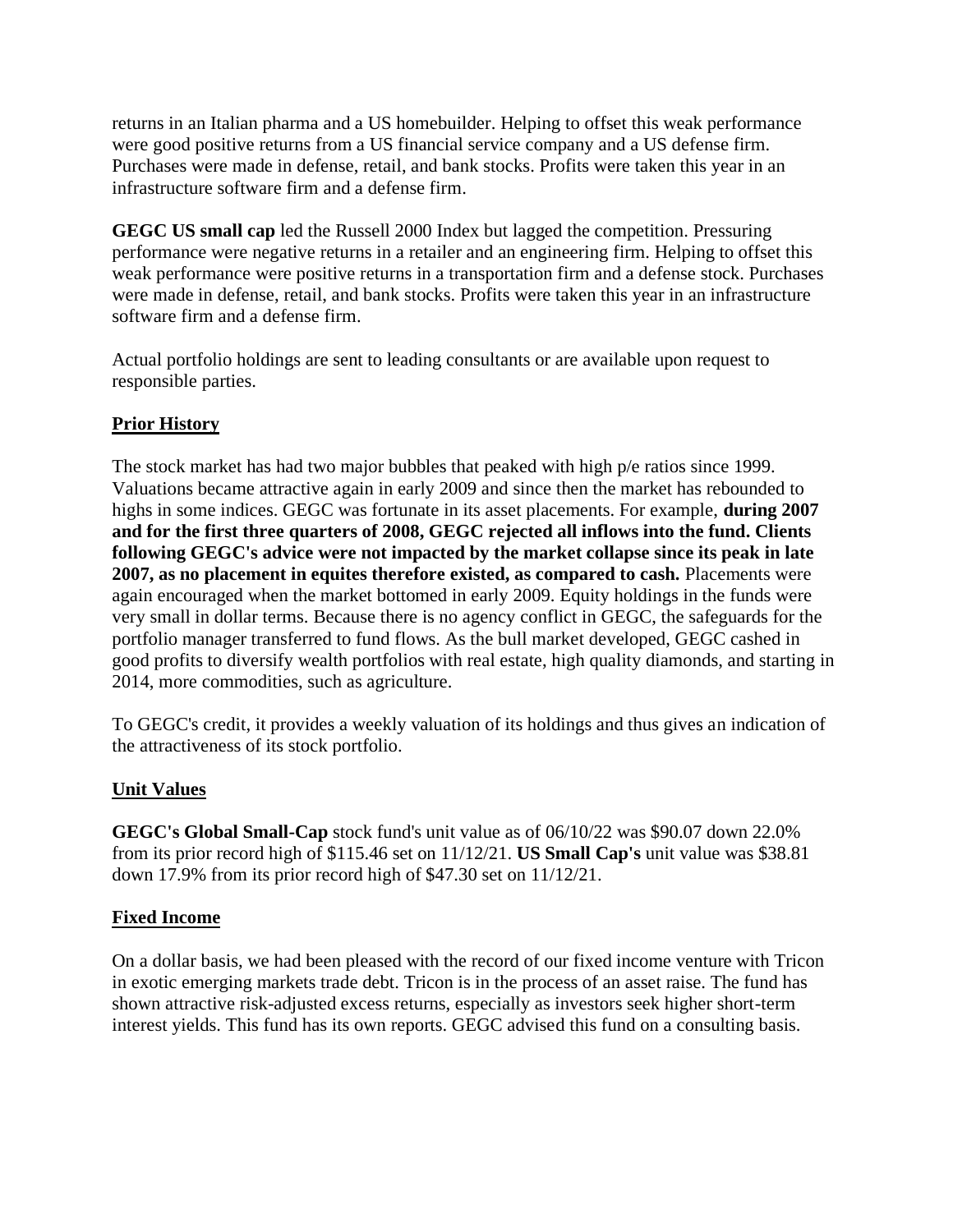#### **Commodities**

GEGC advises commodity exchanges and hedge funds on trading strategies using technical and fundamental analysis. Consulting revenues have escalated sharply in this activity. GEGC correctly called the sharp rise of commodities, especially the precious metals, for the past several years. GEGC bills \$750/hour for trading strategies; however consulting on trading systems entails billing rates in excess of this amount. GEGC made correct calls on the sharp volatilities in oil, gold, and platinum at lectures at the NYMEX for various trading entities. GEGC also has a specialized trading course in gold. Both long and short positions are employed as trading objectives tend to be short term. Recent commodity volatility has enhanced profits for commodity funds managers consulted by GEGC. GEGC currently does not accept funds for CTA management, but bills per hour for advice. This area has its own reports.

### **Real Estate**

GEGC advises on residential real estate investments in New York City. GEGC called the recent real estate top and then bought near the bottom once prices became bargains. Common decisions involve rent/buy and condo/coop alternatives. GEGC uses four major valuation techniques, along with its proprietary fusion approach to determine real estate property values. In addition, important decisions are usually required on "move in" or doing extensive renovations, choosing contractors, real estate agents and getting proper legal advice. New York City offers various attractive investment opportunities for foreign investors, those speculating on upcoming neighborhoods, and those seeking alternatives to hotels or seeking trophy properties. GEGC uses in house qualified staff and outsources to appropriate professionals.

## **AUC**

Assets Under Consultancy (AUC) continue to grow. GEGC bills its consulting rates for these activities. GEGC has been hired for an offshore fund specializing in small cap stocks, primarily in GCC, China, and India. Currently, AUC has been expanding and offers another alternative to Assets Under Management (AUM). AUC has certain advantages on profitability and business portfolio diversification objectives.

#### **Knowledge Consulting**

Our knowledge consulting activities continue to grow with more courses, more vendor venues, and greater diversity of audiences. Further market penetration into top investment banking and asset management firms on Wall Street has contributed to business growth. They also realize that it successful investing requires the proper judgment of financial data and not just memorizing financial formulas learned in the business schools. This continues to be one of our strengths in teaching financial courses. Broader pools of students have enhanced our basic courses, such as, Portfolio Theory, Corporate Finance, Accounting, Security Valuation, Real Estate Investing, Alternative Investments, and CFA, CMT exam prep. More advanced courses have penetrated venues that command premium pricing. Our advanced seminars, such as, Fusion, Algorithmic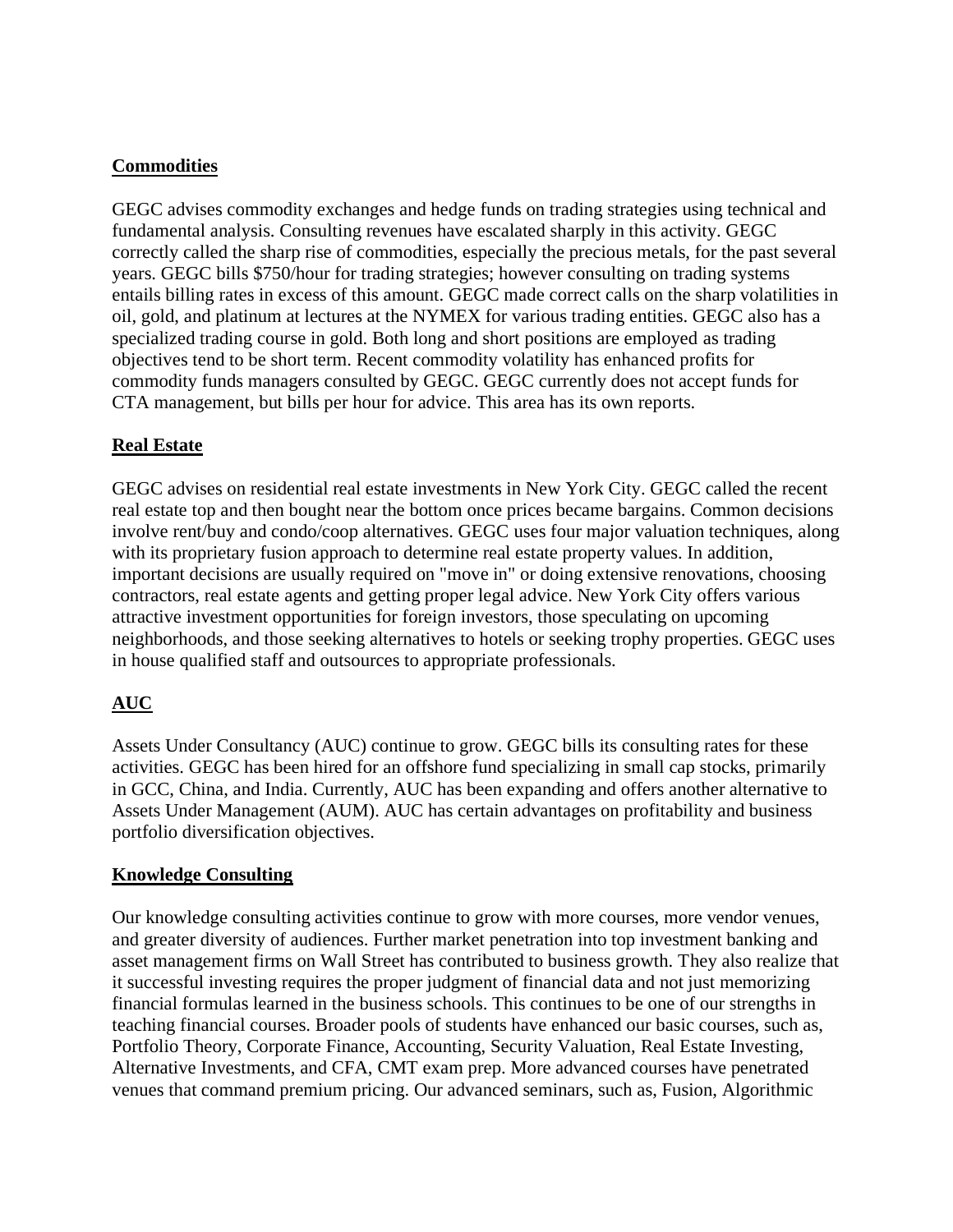Trading, Fund Analysis, Advanced Technical Analysis, Professional Valuation have become more in demand, given the increasing performance requirements of Wall Street firms. New courses, such as Advanced Capital Market Strategies that blend derivatives, CDS, FX, fixed income, and valuation into dynamic investment strategies is offering leading investment firms a method to help train their professionals. This course was also done for a leading Ivy top 10 MBA school. As a follow up to our successful gold course, our new course on Portable Wealth investing was introduced in 2011. International demand is strong, and this contributed to the enactment of "play or pay" clauses, and an increase in daily rates for travel. Feedback reviews of GEGC seminars are running at high ratings of over 4 on a 5 scale. Major positive comments from students is that they appreciate analyzing actual cases in the current marketplace from a teacher who actually does it, as compared to learning vague theory from an ordinary trainer who lacks hands on experience with the nuances of the subject. In fact, we have been hired to "clean up" courses by these trainers and redo them into a more demanding format. Given the strong demand and our peak utilization rate, effective September 30, 2009 our rates were increased. Ask rates start at \$3500/day for basic seminars and are much higher for advanced ones. Consulting rates begin at \$750/ hour. Algorithmic trading consultations begin at \$2,500/ hour. Consulting projects have increased sharply in the past year, thus creating a wider base. Bids for future projects indicate more strength, based on the current reviving economy. For 2011, bookings are strong for the rest of the year and are near GEGC's 90% capacity level. Educational programs have spilled over into good publicity with journal articles, TV appearances, and media promotions. Consequently, certain vendors and courses will be scaled back in order to increase GEGC's future profit margins. GEGC has reintroduced "educational futures" for 2011 bookings, in order to provide more fairness among its clients when demand is unsustainable. Given current strong bookings and adequate bonuses of Wall Street, normal backwardation has been turning into contango. Foreign bookings are also very strong and are requiring sizeable up front payments. Helping the positive trend are new course offerings and the capture of new types of clients. Therefore, these factors help explain the nearly full capacity for 2011. Because of the strong trends so far, for 2012 booking margin deposits are expected to be increased, as well as daily rates. Activities in knowledge consulting are summarized in their own reports.

#### **GEGC Benevolence**

GEGC has a distinct program of providing benevolence to individuals and organizations. Given its limited resources, GEGC attempts to utilize its strengths in the most efficient manner. Therefore, GEGC leverages its skills to provide intellectual capital to the needy. It is hoped that this will enable them to then build the required long-term foundations for a better life. Thus, we teach people to fish rather than provide the fish. Rather than focus on quick fix or splash programs for the few, GEGC is more oriented to systems of helping a wider base of need. GEGC does not discriminate on factors, such as, nationality, sex, age, and creed. For example, rather than target a quick stimulus action for home ownership, it would be better to provide sound longterm programs for all individuals so that they can achieve the means to buy or build their own houses, and then still afford them. This includes getting the training for jobs. These jobs would then lead to the savings required for a down payment and the income to maintain their ownership. GEGC also believes in sound ethical and governance programs. These programs lead to the necessary investment that is fostered by global investor confidence. GEGC also provides counseling for job placement and personal finance to the needy. One activity of GEGC is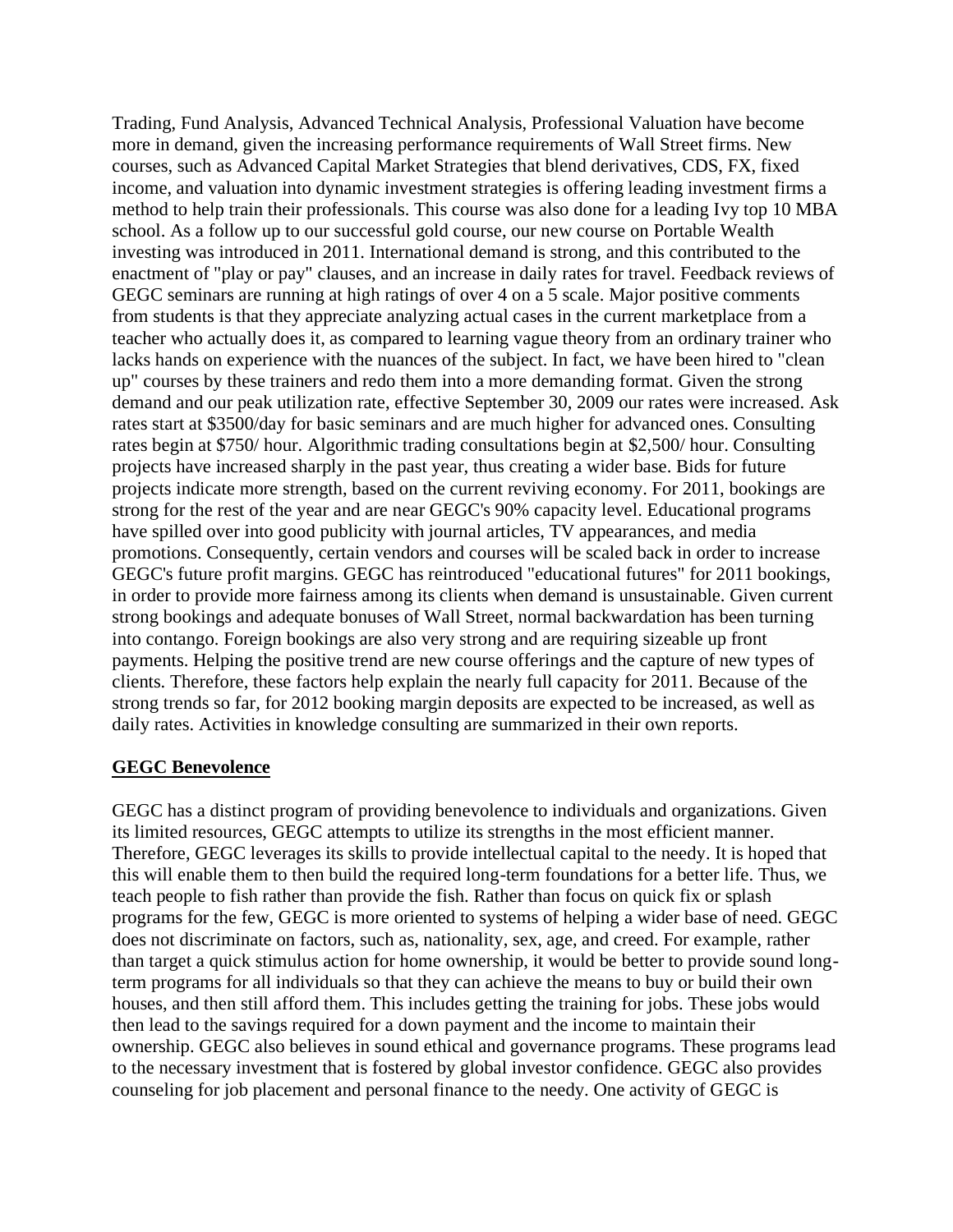providing advice on how to manage personal finances. This advice is being offered to schools, churches, companies, and charitable organizations. Monetary contributions are strictly prohibited for various reasons. These include the relatively high costs of investigating efficacy.

### **Funding Status**

GEGC charges 1% of AUM. During 2007 and most of 2008, GEGC had been discouraging major consultants in putting money into our equity fund. In addition to valuation concerns, GEGC felt that potential investors would not be long-term oriented. As discussed above, GEGC also continued, until recently, to turn away asset contributions from very large organizations. As mentioned, during 2007 and until the early part of the fourth quarter of 2008, GEGC rejected all inflows. Our portfolio had not been showing attractive valuations for potential forward riskadjusted excess returns on a regular basis (see below). Because of GEGC's top performing record, we had been asked to present GEGC at investment conferences for potential investors. We declined such invitations in order to tone down interest in the fund. Similar to our 1999 market caution, GEGC preserved much capital from potential investors by rejecting all inflows and urging discretionary investors to liquidate stock holdings in favor of cash. By comparison, our competitors did the exact opposite, by accepting large sums near the market tops and thus failing to preserve client capital.

#### **GEGC portfolio highlights include:**

**GEGC's Global Small-Cap** portfolio as of 06/01022 had a p/e of 18.5X and a growth rate of 17.8% -- a measure that is attractive for outperformance. Price/book was 3.8X. The portfolio value was at a moderate discount its enterprise value. Our artificial intelligence evaluator has rated the portfolio a BUY, up from a BUY/HOLD of 101 weeks ago. In 2011 and 2012, the rating correctly anticipated market volatility. GEGC's correct valuation of its portfolio valuation and the canny ability to distribute cash at market tops has helped safeguard overall assets in a diversified portfolio of asset classes.

Currently, the rating is a BUY and placement of funds is **recommended** for both short and long term investors. GEGC did not accept inflows in 2007 and 2008. It thus conserved investor capital upon the market meltdown in 2008. Upon the BUY rating in early 2009 funds were accepted again, until the more recent aforementioned rating changes. GEGC expects to possibly underperform in the near future as it further buys into attractive but unfavorable stocks. GEGC, despite its reported relatively small assets under management rejected inflows of several millions of dollars each week from prospective investors who were short-term oriented and desired to place funds when portfolio ratings were unattractive. Portfolio distributions have been made when ratings are unattractive in order to maintain the GEGC's fully invested position. GEGC does not market time but its rating is based on the financial profile of the portfolio holdings.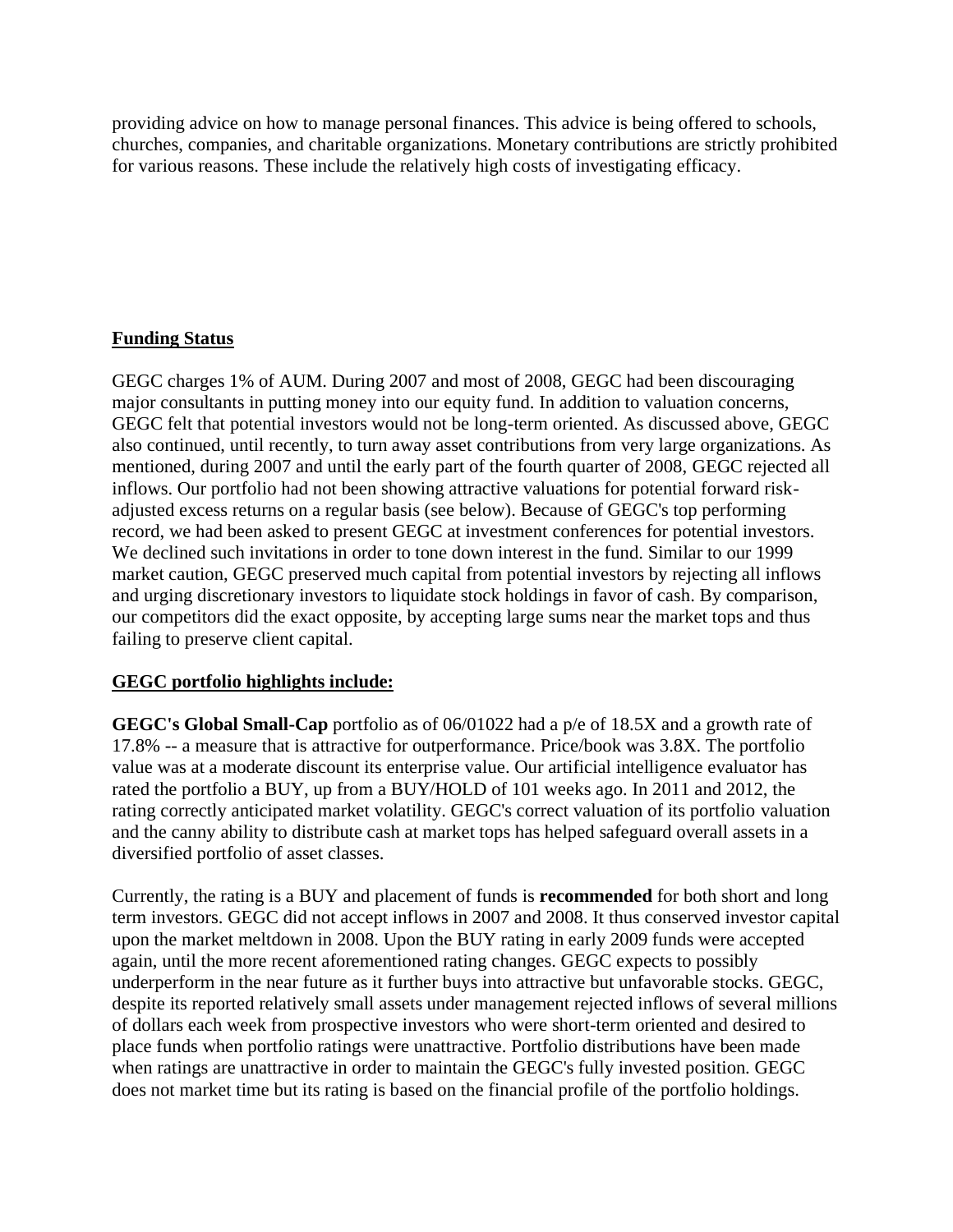Tech is 42% of the portfolio. The U.S. is 68%. Again, the portfolio ratings are a guide to prospective qualified investors, but there are no guarantees that investments will prove profitable.

**GEGC'S US Small Cap** portfolio as of 06/10/22 had a p/e of 19.2X and a growth rate of 17.6% -- a measure that is attractive for outperformance. It had been unattractive for 2007 and the first three quarters of 2008, thus cautioning investors before a big market decline. Price/book is 4.2X. The portfolio value was at a moderate discount its enterprise value. Tech is 38% of the portfolio. Our artificial intelligence evaluator rated the portfolio a BUY, up from a BUY/HOLD of 57 weeks ago. The portfolio rating anticipated the market volatility of 2011 and 2012, etc.

Currently, the rating is a BUY and placement of funds is **recommended** for both long and shortterm investors. Funds are distributed when the portfolio is rated HOLD. For the 18 month period ended September, 2008, this rating was generally not positive and also made a correct prediction of underperformance. GEGC did not accepted inflows during this period as the market declined sharply, thus conserving investor capital. Planned purchases of unfavorable stocks is expected to possibly pressure performance in the short term. Hopefully, as portfolio valuations stay attractive and sustainable, there will be more confidence in a continuation of longer-term outperformance. In the past, a low portfolio rating has helped to be a safeguard for a negative Alpha return for potential investors. Again, the portfolio ratings are a guide to prospective investors, but there are no guarantees that investments will prove profitable.

#### **Industry Buzz**

In October, 2006, Standard and Poor's released a study showing the lack of outperformance by international stock managers, relative to indexing. We have long argued that many of these funds go through the motions of flying/eating around the world at fund expense. GEGC has long advocated that proper analytical methods are not being used in the industry and that investors should index, as funds cannot beat the "spread" not to mention the actual indices. Today we finally see that happening as investors seek increasingly index funds. GEGC has a competitive advantage over competitors with its proprietary Fusion analytical approach which is not taught in the business schools, but has grown in interest.\*As a leader in mutual fund analysis and Fusion Analysis, John Palicka's seminars in these areas are constantly being booked by various leading investment firms, such as AXA, Prudential, and KIA (Kuwait). The mutual fund seminar includes fund tricks to overstate true risk-adjusted performance, unethical and illegal transactions, and governance and audit issues. These were exposed long before the current mutual fund scandals. \* Fusion Analysis is finding greater acceptance among top-performing funds which wish to enhance their margin of outperformance by combining leading technical and fundamental strategies \* Palicka's Advanced Technical Analysis seminars are constantly being booked by leading portfolio managers and hedge funds who wish to exploit trading techniques using algorithms and intermarket analysis.\* Recent EFTs, including iShares,VIPERS, MDY, WEBs, are a growing alternative to investors who wish to create index portfolios that can outperform active managers and charge lower fees GEGC also explores synthetic ETFs for various investment strategies. \* GEGC's policy is not pay any cash to any consultant firm for any seminar. It thereby avoids the problem of "Pay For Play" that was described in the Forbes article of September 4, 2000. This article indicates that some managers are placed into consultant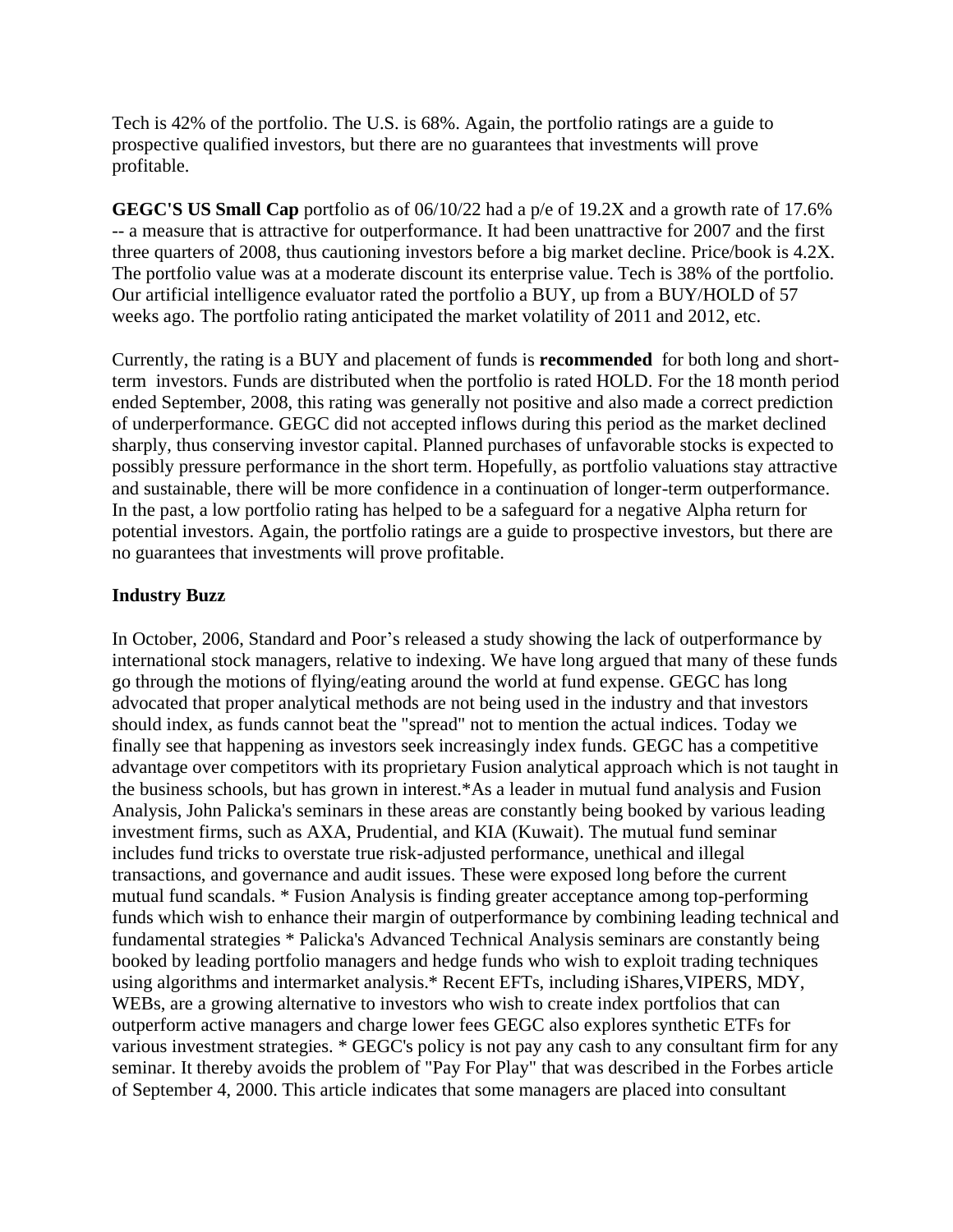searches only if they pay for the services of a consultant, such as a seminar. While there may be some legitimate reasons for this practice, GEGC avoids all such payments in order not to get drawn into this potentially unethical method of doing business. Also, most of the information in these seminars is already in the business journals or on the Net and is not worth the money. \* GEGC does not use soft dollars to pay for brokerage services.\* In *Investment Management Weekly*, June 19, 2000, it was mentioned that Prudential was reorganizing its funds "in an effort to reverse low returns in its value funds..". I guess you can say -- we told you so. Years ago, we stated that the then investment philosophy and management stable was inadequate for outperformance challenges in the coming years. We left Prudential in 1990, and our global small-cap returns had been way ahead of their global small-cap fund (Global Genesis) which subsequently was merged out of existence due to very poor results. \* A study (*Growth Versus Value and Large-Cap Versus Small-Cap Stocks In International Markets*, by W.Scott Bauman, C. Mitchell Conover, and Robert E. Miller, Financial Analysts Journal, vol.54, no.2 (March/April 1998):75-89, indicates that value stocks outperform growth stocks, and small-cap outperforms large-cap stocks in international markets ( 21 countries for a 10-year period, 1986- 1996). Our valuation criteria have been helped by these findings, but we should emphasize that in recent years, global small cap-stocks have underperformed and many funds have recently changed **portfolio managers** or even closed because of poor performance. These changes usually help our competitive position as studies indicate that replacements show subsequent underperformance (buying at the top) and the discards tend to rebound. Also these changes help offset the negative bias of survivorship in an index. \* A recent study shows that **picking mutual funds** on a historical record has no predictive value. One needs other measures. \* Likewise some **performance challenged** octopus/elephant funds are continuing to show lackluster performance as they pick fully priced stocks that can't offset poor sector and country selections. \* Some international funds have begun to offer pure **quant funds** in an effort to control costs and add value. \* Further evidence shows that **Morningstar Ratings** are flawed and overstate rankings for many mutual funds. Again, we believe ratings should be done on a "spread" basis which is more demanding from sophisticated investors.

Further studies ( for example: *Performance Characteristics Of Emerging Capital Markets*, by B. Barry, et.al., Financial Analysts Journal, January/February 1998 ) question the benefit of emerging market investing. Some recommend that trading strategies, at best, are a viable option in these markets. GEGC has used emerging markets as opportunistic trading vehicles and instead uses a bottoms up approach with global niche companies as a better longer-term strategy.

Recent magazine interviews with elephant global/international small-cap funds, who in general can't beat the "spread" indicates holdings of "me too" companies that are very visible. GEGC instead concentrates on companies that have high growth potential and are not on the beaten path. As a result, GEGC has low overhead, has outperformed the "spread" and indices, and passes savings to clients.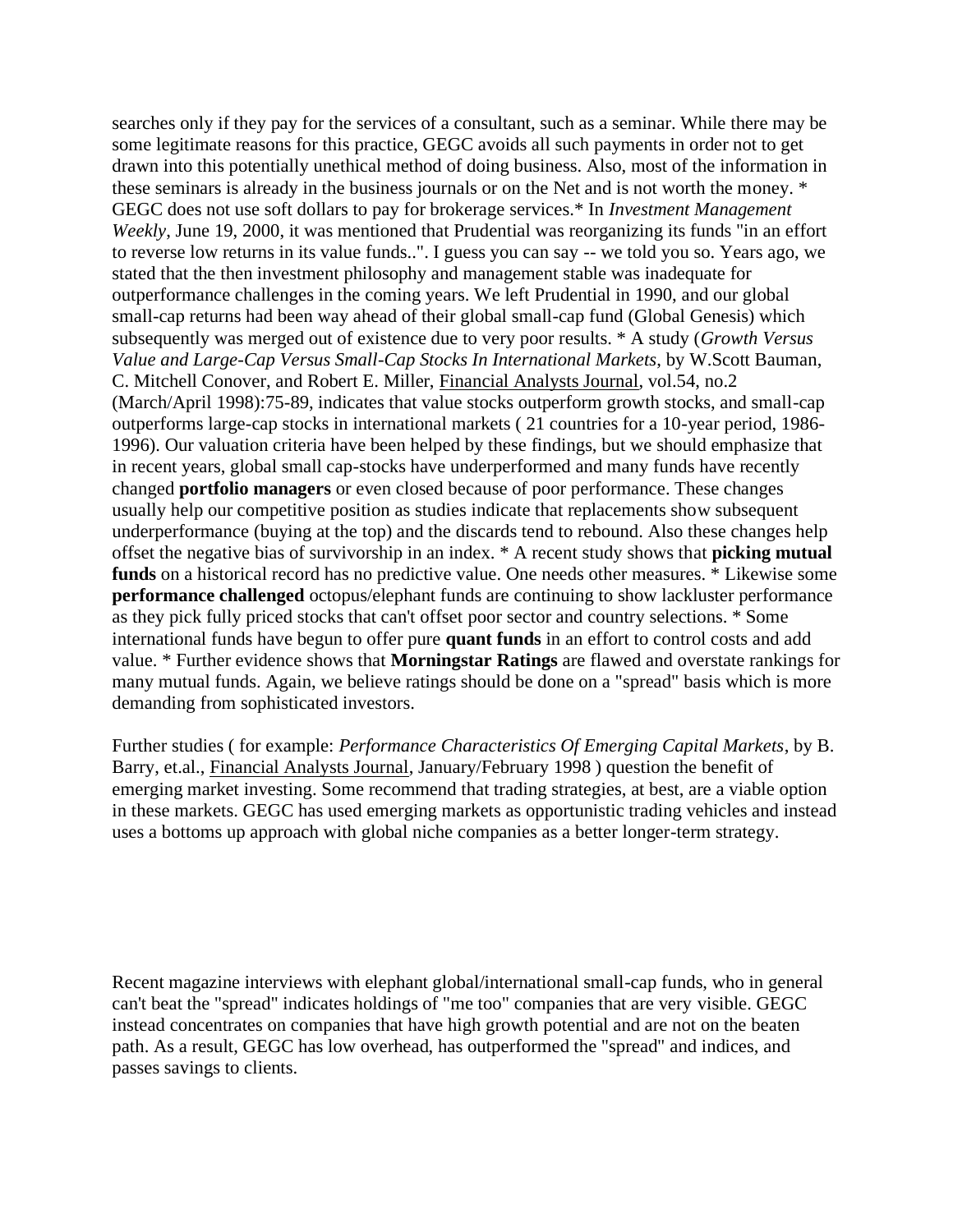#### **FUTURE AND PAST GEGC EVENTS**

John's Golden Butterfly Super Bull Market forecast in the post 2008 dark days has been vindicated with record stock prices, thus creating very rewarding gains. In the dark days of Covid, Fusion correctly forecast a coming powerful market rebound to record highs. This was broadcasted on May 6, 2020 for NYIF. In addition to taking good profits, diversifications were added to 60/40 allocations, gold, and Behavioral Assets. These diversifications have been cushions for large market declines. Fusion Analysis is becoming the ultimate investing valuation model. There is growing interest from global students in John's courses. His Twitter account enables updates on various financial matters. Online lectures and classes has enhanced the learning experience. Some of the world's most prominent learning organizations have engaged John for specialized finance courses. John's courses have also crossed over to non-financial firms and organizations such as IT, human resources, and medical firms. John Palicka CFA CMT, Portfolio Manager of GEGC had his book published in 2012. It is called Fusion Analysis and the publisher is McGraw-Hill. Amazon accepts orders for the book in both digital download format or hard copy. In 2013, his book has been growing in global popularity and has been translated into Mandarin for the Chinese market. In terms of courses, John recently introduced his new course on Global Real Estate Investing. He again made his global capital market outlook in Shanghai on October, 2017. We has also done financial courses, such as corporate finance, valuation, portfolio management at intern programs at major asset management firms. He also has a course dealing with an investment strategy for Portable Wealth. John presented his courses on gold, algo trading, and portfolio theory in China in September 2011.He also presented his Fusion investment approach to a major investment firm in China in September, 2010. He presented his positive outlook on gold in Cairo, Egypt on January 30, 2010. He has presented his Fusion ideas in a webcast for the MTA on January 13, 2010 and for NYSSA on September 24, 2009. In March, 2009 John introduced his strategic investing course on gold and its potential. John correctly called gold's price rise and capitalized on high prices. His course on Stealth Trading with Algorithms, Fusion and Derivatives is already in great demand. He has presented a course to traders of a major commodities exchange. John has been presenting various courses in Kuwait, Saudi Arabia, New York, Europe and Chile. He presented trading strategies in Paris in March, 2008. In these courses, technical analysis and derivative strategies are used to stealth trade commodities such as gold and oil, and likewise do intramarket trades with cyclicals. John presented Fusion in Kuwait in February 2008 and November, 2007 to leading GCC portfolio managers, and his technical analysis seminar in Warsaw in October, 2007. John presented a technical analysis seminar in Dubai in July, 2007.He presented a fund selection course in Kuwait in February 2008 and April, 2007. He presented a technical conference in Kuwait in the first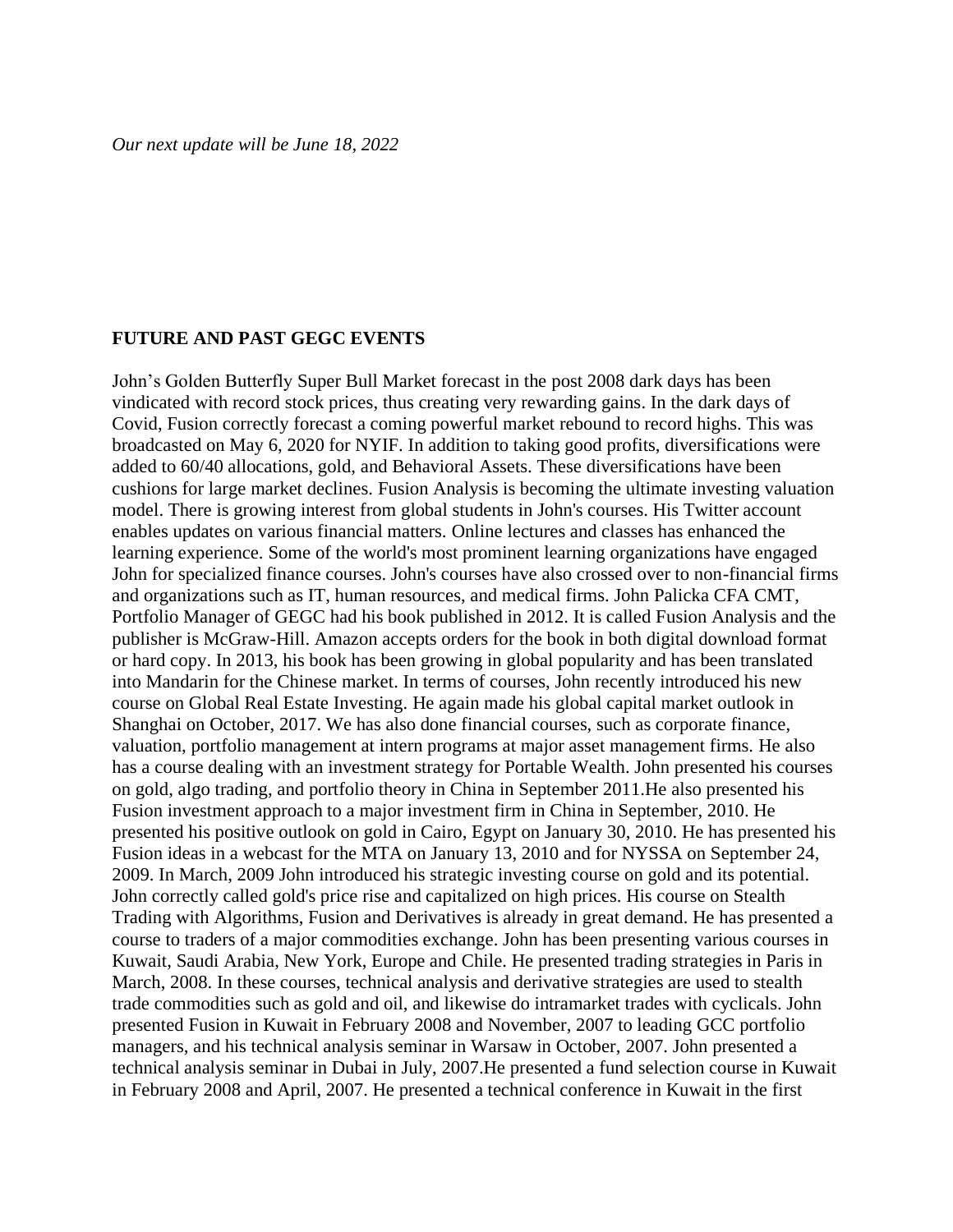week of December, 2006. In May, 2006, in Dubai, John called for the Saudi market to fall further below the then current 11-12,000 level to significantly under 10,000 by year-end 2006. This was against conventional thought. The Saudi market since fell to around 7500 in November, 2006, and in the December conference an outlook for the next year was made. He has presented his Fusion seminar in Dubai on September 2-4, 2006. John also presented a technical conference in Dubai in May, 2006. He gave a Fusion presentation on May 19, 2006 for the Market Technicians Association in New York. John gave a global broadcast of his Fusion investment discipline on Bloomberg LP on October 27, 2005. He has presented a Fusion seminar on July 14, 2005 at the Boston Security Analysts Society, co-sponsored by the MTA. He has written an article on Fusion Analysis in the May/June 2005 issue of The Technical Analysis. John presented a Fusion Seminar on April 12,2005 for the MTA in New York. John has presented Fusion Analysis, Technical Analysis, and Fund Selection seminars in Dubai during March 2005, and October 8- 12, 2004 in a venture with Enhance. Sophisticated investment strategies using Fusion and Technical disciplines was done for hedge funds and large asset management firms. He has been an advisor on risk measures for the trade finance fund for Islamic Trade and Commodity Finance. This fund is considered to be a first in the trade finance and Islamic Investment markets as a whole. The offering for \$300-million Class C Shares is managed by Tricon Trade Management and advised by WestLB AG, London. The administrator and custodian is the Bank of Bermuda. \* John Palicka has innovated a Fusion Investing Seminar at FT Knowledge \*He has presented at the Euromoney Seminar, Securitization in Latin America Summit, on October 23rd and 24th October 2002, at the Hotel Inter-Continental Miami, Florida. \* He consulted for a computer service company in Central and Eastern Europe.\* He has also consulted on a one-ofkind \$100MM global fixed income fund for a German bank. \*John has been an Adjunct Assistant Professor of Finance (Investments and Portfolio Management) in the business schools of New York University and Baruch College, taught at the Columbia Business school, and the New York Institute For Finance (having taught an extensive technical analysis course for some leading hedge funds and investment banking firms).\* He has advised on the management contract for a performance challenged mutual fund.\* He consulted on an investment project for a leading government institution in the United Arab Emirates.\* John consulted for a small/mid-cap offshore Chinese Fund\*John was selected to consult on a private equity fund in Southeastern Europe for an OPIC fund.

#### **TECHNICAL OUTLOOK**

*GEGC is not tops down but stock oriented. Hence we present a technical analytical approach to the global markets, with comments on global small cap stock and emerging markets*. Past reports are available and current outlooks are posted on Twitter. *Fusion Analysis* was written in the dark days and correctly predicted a coming Super Bull Stock Market with its sweet spot of small company stocks.